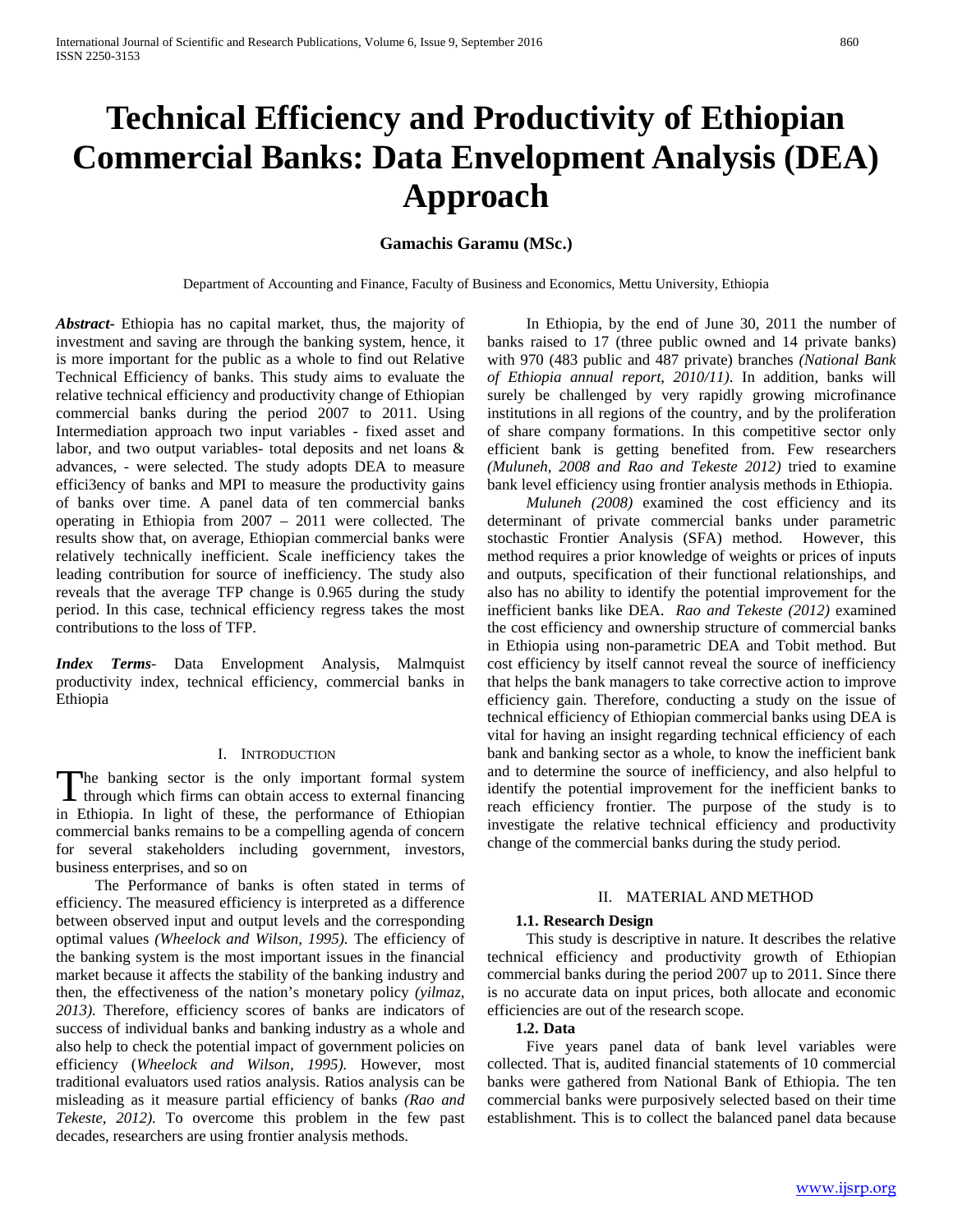all banks must be observed in each year in order to measure their productivity change using MPI (Coelli, 1996).

# **1.3. Method of Data Analysis**

 To measure banks' efficiencies Charnes, Cooper and Rhodes (CCR) and Banker, Charnes and Cooper (BCC) inputoriented DEA models are utilized. In addition, Output-orientated Malmquist productivity index (MPI) is adopted to measure the productivity of the banks over the study period. Data Envelopment analysis program (DEAP) version2.1 software is used to measure both technical efficiency and productivity growth of the bank

## **1.4. Selection of Variables And Modeling**

 Measuring bank efficiency requires selection of appropriate input and output variables. For defining these variables, prior studies has mostly followed two main approaches - intermediate and production approaches (Berger & Humphrey, 1997; Sharma *et al*., 2012; Farrell, 1957).

*Intermediate approach* defines a bank as an intermediary that transfers assets from the surplus units to deficit units. This approach was widely used by previous studies using various conceptualizations in defining banks' inputs and output (Berger and Humphrey, 1997). *Production approach* considers the bank as producer, and hence the inputs are the physical elements such as labor and capital and all other assets and liabilities are outputs.

 Thus, by using intermediate approach, four variables - two input variables and two output variables were selected. The Input variables are Labor – total expenditures on employees and Fixed assets - book value of physical capital and premises while Output Variables are Total deposits - total demand, saving and fixed deposits and Net Loan and advances - total customer loans and advances less provision for doubtful debts. Deposits are considered as output, because, in Ethiopia deposit mobilization is one of the major performance indicators of commercial banks and they incur costs to mobilize deposits *( Rao and Tekeste 2012).* 

 The study applied CCR and BCC models to estimate the relative efficiency and Malmquist productivity index in order to measure total factor productivity change.

| Efficiency | $=$ | weighted               | sum | outputs |
|------------|-----|------------------------|-----|---------|
|            |     |                        |     |         |
|            |     | Weighted sum of inputs |     |         |

The Malmquist productivity index used to measure the productivity trends of the banks over the given period of time and decomposed it to technical efficiency change and technological changes, according to the following equation (for detail see, Fare et al., 1989)

$$
Mt + 1(x_{t+1}, y_{t+1}, x_{t}, y_{t}) = \sqrt{\frac{Dt(x_{t+1}, y_{t+1})}{Dt(x_{t}, y_{t})} \frac{Dt + 1(x_{t+1}, y_{t+1})}{Dt + 1(x_{t}, y_{t})}}
$$

This decomposed into:

- 
$$
\mathbf{M}_{t+1}
$$
  $(x_{t+1}, y_{t+1}, x_{t}, y_{t})$  =  $\frac{\mathbf{D}t + \mathbf{1}(x_{t+1}, y_{t+1})}{\mathbf{D}t(x_{t}, y_{t})}$   
\n $\sqrt{\left[\frac{\mathbf{D}t(x_{t+1}, y_{t+1})}{\mathbf{D}t + \mathbf{1}(x_{t+1}, y_{t+1})} + \frac{\mathbf{D}t(x_{t}, y_{t})}{\mathbf{D}t + \mathbf{1}(x_{t}, y_{t})}\right]}$  (2.3)

 = Technical efficiency change (Tech)\* Technological change (Techch)

## III. RESULTS AND DISCUSSION

## **1.5. DEA Models Results**

 Here the major findings of the two DEA models - CCR & BCC models and the necessary movement by each variable to reach target level under BCC model were summarized. Technical efficiency and pure technical efficiency are calculated directly by the CCR and BCC models respectively. Scale efficiency on the other hand, computed by ratio of TE/PTE. The basic rules followed for evaluation of efficiency is that Technical Efficiency equal to one shows relatively technically efficient, but less than one denotes inefficient

 Table1 and 2 describe efficiency scores of Ethiopian commercial banks based on CCR model and BCC model. Under CCR model, it is found that the average technical efficiency between 2007 and 2011 ranges from the least 0.710 to the highest 0.876. This indicates that the overall level of technical inefficiency ranges from a minimum12.4% to a maximum 29%. Under the BCC model it is found that the average pure technical efficiency ranges between 0.829% and 0.974%. When efficiency scores of the two DEA models are different, the variable return to scale scores are better than in the constant return to scale model because in the VRS model the banks are benchmarked against the bank of similar size. So, it shows better performances of the sector as compared to the CRS. For scale efficiency, it ranges between 0.859 and 0.925. This implies that deviation of actual scale of production from the most productive scale size range between 14.1% and 7.5% during the study period.

| No.            | <b>Bank Name</b>             | Abbr.      | Technical Efficiency (TE) |       |       |             |       |         |
|----------------|------------------------------|------------|---------------------------|-------|-------|-------------|-------|---------|
|                |                              |            | 2007                      | 2008  | 2009  | <b>2010</b> | 2011  | Average |
|                | Construction & Business Bank | <b>CBB</b> | 0.819                     | 0.761 | 0.943 | 0.870       | 0.622 | 0.803   |
| 2              | Commercial Bank of Ethiopia  | <b>CBE</b> | 0.637                     | 1.000 | 1.000 | 1.000       | 1.000 | 0.927   |
| 3              | Dashen Bank                  | DB         | 1.000                     | 1.000 | 1.000 | 1.000       | 0.794 | 0.959   |
| $\overline{4}$ | Awash International Bank     | AIB        | 0.893                     | 0.957 | 0.906 | 0.740       | 0.600 | 0.819   |
| 5              | <b>Bank of Abyssinia</b>     | ΒA         | 1.000                     | 0.973 | 0.833 | 0.895       | 0.773 | 0.895   |
| 6              | Wegagen Bank                 | <b>WB</b>  | 1.000                     | 1.000 | 0.756 | 0.626       | 0.503 | 0.777   |
|                | <b>United Bank</b>           | UB         | 0.897                     | 1.000 | 1.000 | 1.000       | 1.000 | 0.979   |
| 8              | Lion International Bank      | LIB        | 0.443                     | 0.445 | 0.616 | 0.751       | 0.674 | 0.586   |
| 9              | Cooperative Bank of Oromia   | CBO        | 0.602                     | 0.646 | 0.680 | 0.646       | 0.450 | 0.605   |

## **Table1. Technical efficiency of banks based on CCR model**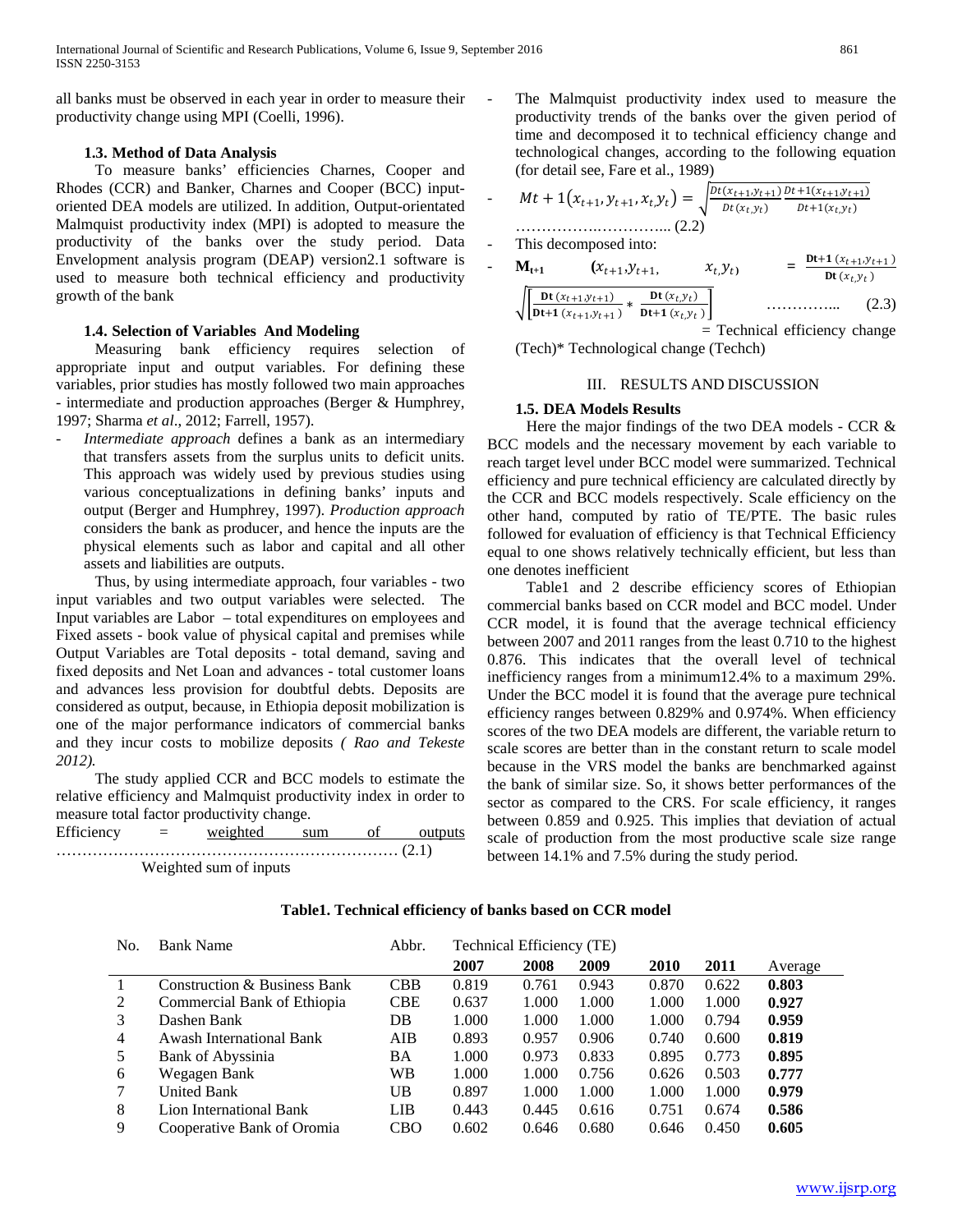| Nib International Bank | NIB - | 0.989 0.974 0.846 0.764 0.680 0.851<br>Mean 0.828 0.876 0.858 0.829 0.710 0.820 |  |  |
|------------------------|-------|---------------------------------------------------------------------------------|--|--|
|                        |       |                                                                                 |  |  |

Source: Own computation 2013

 The overall mean TE of sample banks over the entire period of the study was 0.820 which indicates the banks could have reduced their input on average by 18% in order to produce the same level of output. This implies that on average banks are relatively technically inefficient. Further, the overall mean PTE and SE were 0.925 and 0.888 respectively. When the PTE is greater than SE, then inefficiency is caused by scale inefficiency.

Hence, the source of technical inefficiency among commercial banks operating in Ethiopia on average is due to scale inefficiency. The study is in line with Darwin (2012), Soetanto and Ricky (2011), Usman *et al.,* (2010) those argued that the source of inefficiency is scale inefficiency rather than pure technical efficiency.

## **Table2: Average Annual Technical Efficiency and Its Components, PTE and SE**

|                              | 2007  | 2008  | 2009  | 2010  | 2011  | Average |
|------------------------------|-------|-------|-------|-------|-------|---------|
| TE                           | 0.828 | 0.876 | 0.858 | 0.829 | 0.710 | 0.820   |
| <b>PTE</b>                   | 0.974 | 0.973 | 0.949 | 0.898 | 0.829 | 0.925   |
| SЕ                           | 0.853 | 0.896 | 0.908 | 0.925 | 0.859 | 0.888   |
| Source: Own computation 2013 |       |       |       |       |       |         |

 On the other hand, it contradicts the findings of Drake and Hall (2003) and Miller and Noulas (1996). According to Drake and Hall (2003), the bulk of inefficiency of the Japanese banks is attributable to pure technical inefficiency rather than scale inefficiency. Meanwhile, Miller and Noulas (1996) found that pure technical inefficiency of large US banks is twice as great as scale inefficiency.

 Table3 describes the possible improvements by inefficient banks. To produce the targeted outputs by using the targeted inputs and to be technically efficient, commercial banks operating in Ethiopia during the period 2007 to 2011, had to increase further their output variables; total deposits (TD) and net loan & advance (NLOA) on average by  $5,095.015(1.6%)$  & 1080.719(0.4%) respectively and they had to reduce their input variables; fixed asset (FA) and labor (LAB) on average by 789.885(14.3%) & 301.18(7%) respectively.

| Variable                             | Original value    | <b>Potential Improvement</b> |                   |
|--------------------------------------|-------------------|------------------------------|-------------------|
|                                      | (in million birr) | Amount (in million birr)     | <b>Percentage</b> |
| <b>Total Deposits</b>                | 319,768           | 5,095.015                    | 1.6               |
| Net Loan & Advance                   | 302,488           | 1,080.719                    | 0.4               |
| <b>Fixed Assets</b>                  | 5,525             | -789.885                     | 14.3              |
| Labor                                | 4.307.3           | $-301.18$                    | 7.0               |
| $\Omega_{\rm BB}$ computation $2012$ |                   |                              |                   |

## **Table3. Potential Improvements Summary of Ethiopian Commercial Banks 2007-2011**

Source: Own computation 2013

Note: The negative sign shows that the potential improvement is reduction in amount.

## **1.6. Malmquist Productivity Index Results**

 The Malmquist productivity index evaluates the productivity changes over time which is measured as the product of technical efficiency change and technological change. The basic rule that is followed for evaluation is if the total factor of productivity index is more than one, it means banks are working efficiently. But if the value of TFP is less than one that means efficiency is declining during the study period.

## **Table 4. Average TFP and its components' change of commercial banks from 2007 to 2011**

| N <sub>0</sub> | <b>Bank</b> | Effch | <b>Techch</b> | Pech  | Sech  | <b>Tfpch</b> |
|----------------|-------------|-------|---------------|-------|-------|--------------|
|                | CBB         | 0.933 | 0.943         | 0.973 | 0.959 | 0.881        |
| 2              | <b>CBE</b>  | 1.119 | 1.006         | 1.000 | 1.119 | 1.126        |
| 3              | DB.         | 0.944 | 1.024         | 0.958 | 0.985 | 0.966        |
| $\overline{4}$ | AIB         | 0.905 | 1.013         | 0.919 | 0.985 | 0.918        |
| 5              | BA          | 0.938 | 0.997         | 0.946 | 0.991 | 0.935        |
| 6              | WB          | 0.842 | 1.024         | 0.845 | 0.991 | 0.862        |
| 7              | UB          | 1.028 | 1.027         | 1.019 | 1.009 | 1.056        |
| 8              | LIB         | 1.110 | 0.990         | 1.000 | 1.110 | 1.100        |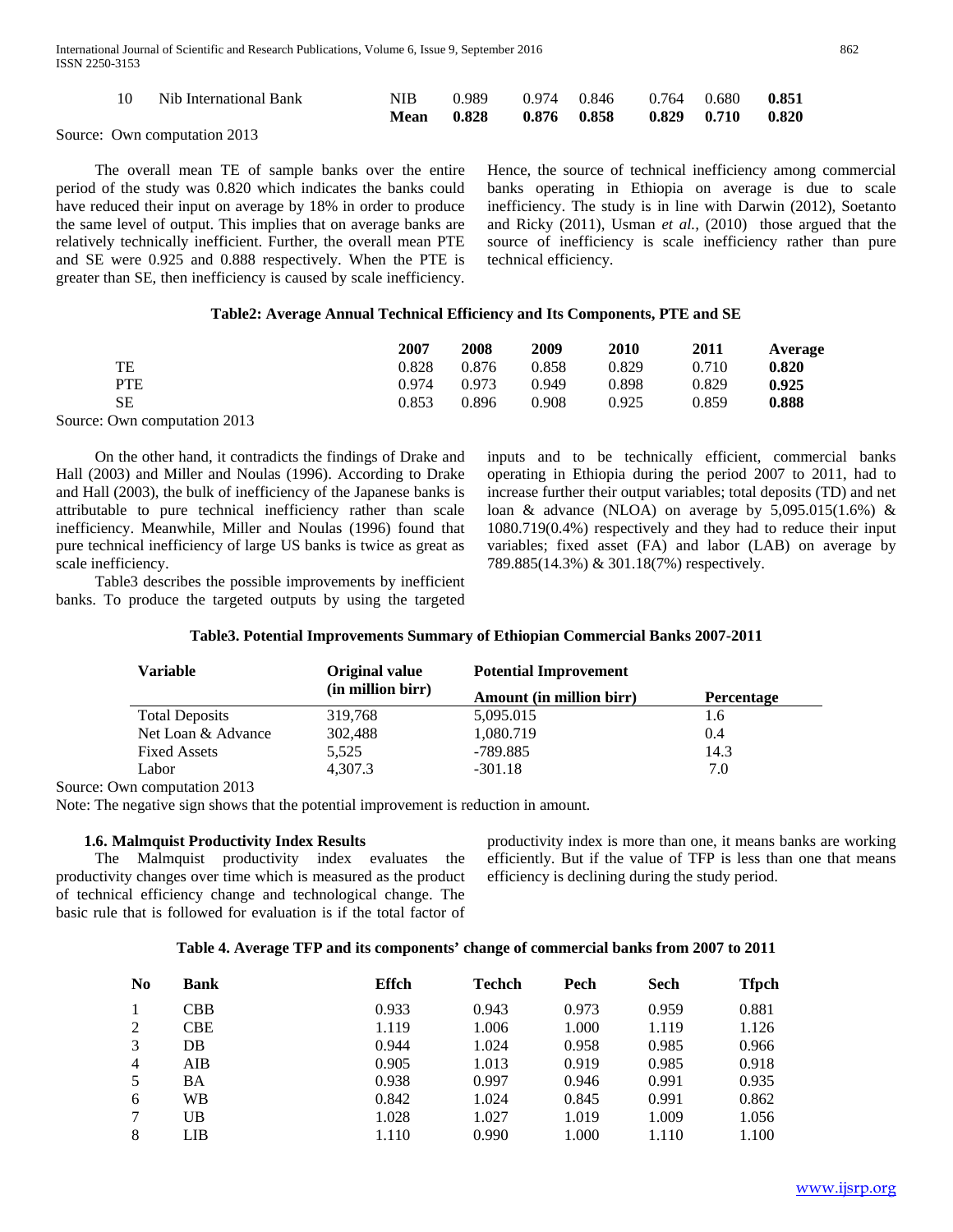International Journal of Scientific and Research Publications, Volume 6, Issue 9, September 2016 863 ISSN 2250-3153

|             | CBO | 0.930 | .038  | 0.927 | 0.003 | 0.966 |
|-------------|-----|-------|-------|-------|-------|-------|
| 10          | NIB | 0.911 | 1.038 | 0.910 | 1.001 | 0.884 |
| <b>Mean</b> |     | 0.962 | 1.003 | 0.948 | 1.015 | 0.965 |

Source: Own computation 2013

 Table 4 reveals that, according to technical efficiency change, 3(30%) banks increased their average annual technical efficiency, whereas 7(70%) banks decline in technical efficiency observed. It also revealed that in 7(70%) banks technological progress has been observed. In contrast, 3(30%) banks demonstrate deterioration in technology during the relevant period. In addition, the results show, on average, the TFP change is 0.965 which is less than unity; it indicates a 3.5% regress over the five years (2007-2011). The loss in TFP has been mostly due to technical efficiency regress in banks.

 Table 5 describe of average changes in total factor productivity and its components by year. The results reveal that the average annual technical efficiency is equal to 0.962. This is the result of decline in pure technical efficiency averagely by 5.2% and proceeding in scale efficiency averagely by 1.5%. Technical efficiency change reaches the peak stage in the year 2008 and the bottom stage in 2011. Nevertheless, the average technological change of Ethiopian commercial banks is 1.003. This implies that technological progress of 0.3% during the period 2007 to 2011. In 2011, technological change reaches its highest stage and in 2008, it reaches the lowest stage. The results also reveal that technical efficiency change is continuously declining, while technological change is continuously increasing. This indicates that banks are focusing on technological improvement than management quality in allocation of resources into input-output mix. This support idea of Sturm and Williams (2004) which states that the main source of efficiency improvement was technological change rather than technical efficiency change

# **Table 5. Average Changes in Total Factor Productivity and Its Components by Year**

| Year | Effch | Techch | Pech  | Sech  | <b>Tfpch</b> |
|------|-------|--------|-------|-------|--------------|
| 2008 | 1.060 | 0.905  | 0.966 | 1.098 | 0.960        |
| 2009 | 0.996 | 0.978  | 1.011 | 0.986 | 0.975        |
| 2010 | 0.965 | 0.984  | 0.926 | 1.043 | 0.949        |
| 2011 | 0.841 | 1.161  | 0.895 | 0.940 | 0.977        |
| Mean | 0.962 | 1.003  | 0.948 | 1.015 | 0.965        |

Source: Own computation 2013

# IV. CONCLUSION

 The present study evaluates technical efficiency and productivity of banking sector in Ethiopia during the year 2007 – 2011 using DEA and MPI and the balanced dataset of 50 observations from 10 banks. The input and output variables are selected according to intermediation approach of banks – bank is intermediary that transfers assets from the surplus units to deficit units. Thus, we select Fixed Assets and Labor as input and Total Deposits and Net Loans and Advances as output variables.

 The results indicate that commercial banks are on average relatively technically inefficient. It shows the overall mean average technical efficiency is 0.820, pure technical efficiency of 0.925 and scale efficiency of 0.888. This demonstrates that major source of inefficiency among sample banks is scale inefficiency. That is, these banks are averagely efficient in allocation of resources in to input and output mix than scale of operation. The necessary Radial and Slack movements in each variable for each inefficient bank in order to improve the technical efficiency and to reach the efficiency frontier found that, the output variables are under produced: total deposits and net loan & advance by 1.6% and 0.4% respectively and the input variables are over utilized; fixed asset and labor by 14.3% and 7% respectively. This indicates that the inefficient banks use excess inputs and under produced output which reveals management and scale inefficiency of the banks.

 The TFP change during the average five years study period is 0.956 which shows deterioration in TFP. This is the results of average annual technical efficiency change of 0.629 and technological change of 1.003. This indicates that technical efficiency regression the reason for TFP loss. In addition, the results reveal that the average pure technical efficiency change is 0.948, whereas scale efficiency change is 1.015. This shows technical efficiency regress is due to management inefficiency rather than scale of operation.

 Finally, we concludes that the study is in line with Darwin (2012), Soetanto and Ricky (2011), Usman *et al.,* (2010) those argued that the source of inefficiency is scale inefficiency rather than pure technical efficiency, and Sturm and Williams (2004) which states that the main source of efficiency improvement was technological change rather than technical efficiency change.

#### V. RECOMMENDATIONS

 Ethiopian commercial banks are, on average, technically inefficient during the study period and averagely scale inefficiency takes the leading contribution. Thus, the inefficient banks management should take care about the improvement of scale efficiency while allocating their inputs. To reach the efficiency frontier, the managers of inefficient banks should focus on the excess used inputs and reduce the excess utilized amount.

 Lastly, the trends of productivity growth during the study period show deterioration, and this is due to management inefficiency. In the scarce resource economy, and competitive world, the need of management quality is incontestable to provide service at a minimum cost and to dominate the competitors. The study suggests that the banks should reduce, if possible illuminate, this by giving training to the existing managers, assign competitive skilled human resources, etc. This means banks have to arrange education and training program intended to improve managerial ability, and/or extension programs designed to speed-up the adoption of new technologies.

#### **2. Directions to Future Studies**

 The variables selected for the study are not the only indicator of efficiency; there are multiple inputs and outputs